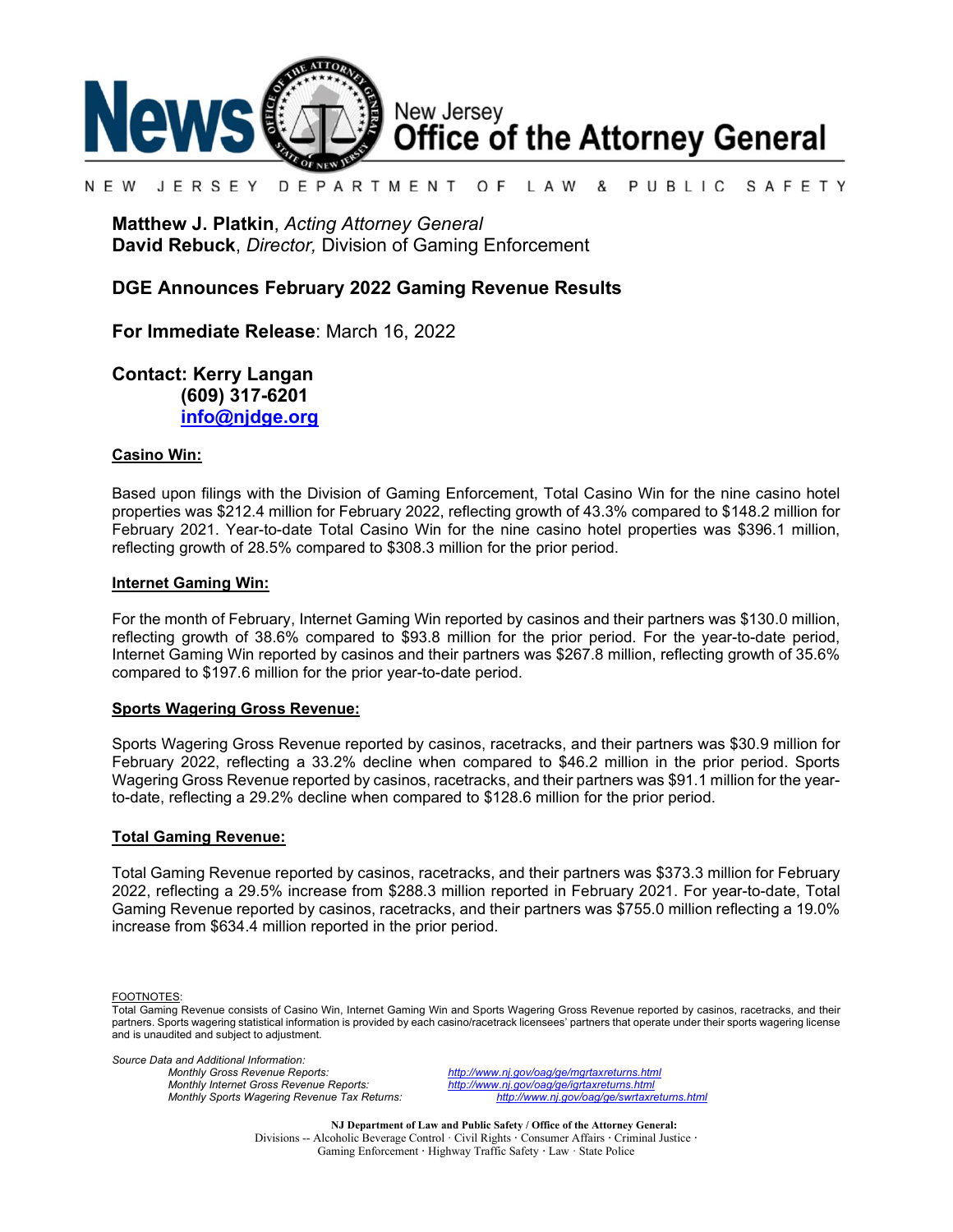# **FEBRUARY 2022 STATISTICS**

| <b>FEBRUARY</b>                |                   |                                   |                          |                     |                | Increase (Decrease) |               |  |  |  |
|--------------------------------|-------------------|-----------------------------------|--------------------------|---------------------|----------------|---------------------|---------------|--|--|--|
|                                |                   | 2022                              |                          | 2021                |                | \$                  | $\frac{1}{2}$ |  |  |  |
| Slot Machine Win               | $\mathfrak{S}$    | 153,938,320                       | $\overline{\mathcal{S}}$ | 107,757,846         | $\mathfrak{S}$ | 46,180,474          | 42.9          |  |  |  |
| Table Game Win                 |                   | 58,480,545                        |                          | 40,482,455          |                | 17,998,090          | 44.5          |  |  |  |
| Casino Win                     |                   | 212,418,865                       |                          | 148,240,301         |                | 64,178,564          | 43.3          |  |  |  |
|                                |                   |                                   |                          |                     |                |                     |               |  |  |  |
| Peer-to-Peer                   |                   | 2,227,560                         |                          | 2,480,910           |                | (253, 350)          | (10.2)        |  |  |  |
| <b>Other Authorized Games</b>  |                   | 127,748,531                       |                          | 91,318,427          |                | 36,430,104          | 39.9          |  |  |  |
| <b>Internet Gaming Win</b>     |                   | 129,976,091                       |                          | 93,799,337          |                | 36,176,754          | 38.6          |  |  |  |
| <b>Sports Wagering Revenue</b> |                   | 30,873,369                        |                          | 46,213,864          |                | (15, 340, 495)      | (33.2)        |  |  |  |
| <b>Total Gaming Revenue</b>    | $\boldsymbol{\$}$ | 373,268,325                       | \$                       | 288,253,502         | \$             | 85,014,823          | 29.5          |  |  |  |
|                                |                   |                                   |                          |                     |                |                     |               |  |  |  |
| <b>FEBRUARY YTD</b>            |                   |                                   |                          |                     |                |                     |               |  |  |  |
| Slot Machine Win               | \$                | 282,997,337                       | \$                       | 221,053,909         | \$             | 61,943,428          | 28.0          |  |  |  |
| <b>Table Game Win</b>          |                   | 113,063,295                       |                          | 87,197,021          |                | 25,866,274          | 29.7          |  |  |  |
| Casino Win                     |                   | 396,060,632                       |                          | 308,250,930         |                | 87,809,702          | 28.5          |  |  |  |
| Peer-to-Peer                   |                   | 4,785,349                         |                          | 5,225,201           |                | (439, 852)          | (8.4)         |  |  |  |
| <b>Other Authorized Games</b>  |                   | 263,040,458                       |                          | 192,345,448         |                | 70,695,010          | 36.8          |  |  |  |
| Internet Gaming Win            |                   | 267,825,807                       |                          | 197,570,649         |                | 70,255,158          | 35.6          |  |  |  |
| <b>Sports Wagering Revenue</b> |                   | 91,069,271                        |                          | 128,584,141         |                | (37, 514, 870)      | (29.2)        |  |  |  |
| <b>Total Gaming Revenue</b>    | \$                | 754,955,710                       | \$                       | 634,405,720         | \$             | 120,549,990         | 19.0          |  |  |  |
|                                |                   |                                   |                          |                     |                |                     |               |  |  |  |
|                                |                   | <b>Additional Tax Information</b> |                          |                     |                |                     |               |  |  |  |
| Casino IATs<br>Racetrack       |                   |                                   |                          |                     |                |                     |               |  |  |  |
|                                |                   | and 1.25% Tax                     |                          | Economic            |                |                     |               |  |  |  |
|                                |                   | Obligations (a)                   |                          | Development Tax (b) |                |                     |               |  |  |  |
| February 2022                  | \$                | 6,089,712                         | \$                       | 206,912             |                |                     |               |  |  |  |

(a) Casino IAT Obligations reflect 1.25% of casino gross revenue and 2.5% of Internet gross revenue. Also,

 there is a 1.25% Additional Tax on Retail sports wagering gross revenue and Internet sports wagering gross revenue. (b) Economic Development Tax reflects 1.25% of racetrack licensees' sports wagering gross revenue and

Internet sports wagering gross revenue.

As of March 16, 2022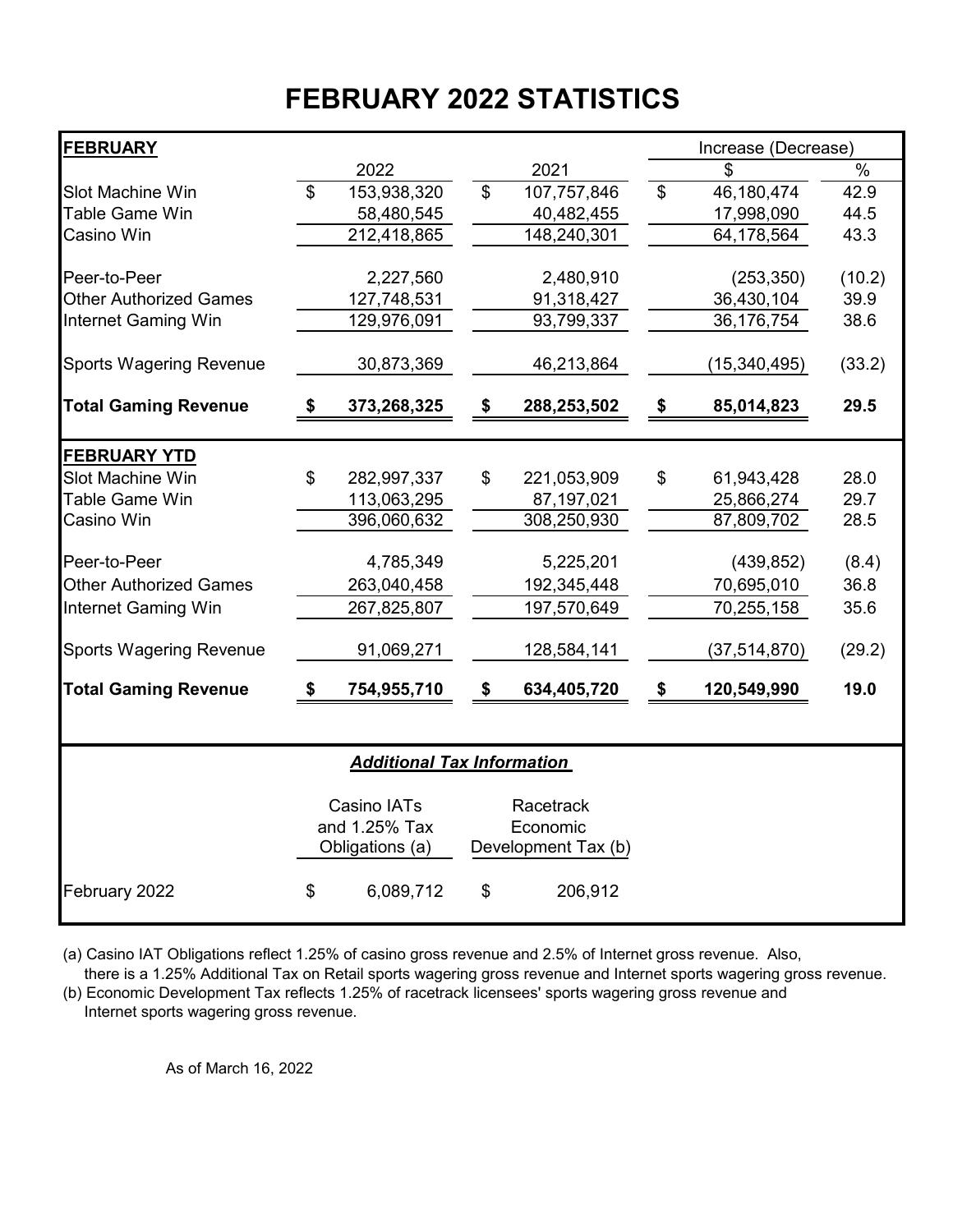|                               | <b>CASINO WIN</b> |             |    |                          | <b>INTERNET GAMING WIN</b> |     |             |                           |                          | <b>SPORTS WAGERING REVENUE (a)</b> |                            |              |    |              | <b>TOTAL GAMING REVENUE</b> |    |               |    |               |                |
|-------------------------------|-------------------|-------------|----|--------------------------|----------------------------|-----|-------------|---------------------------|--------------------------|------------------------------------|----------------------------|--------------|----|--------------|-----------------------------|----|---------------|----|---------------|----------------|
| <b>Casino Licensees</b>       |                   | 2022        |    | 2021                     | %<br>Change                |     | 2022        |                           | 2021                     | %<br>Change                        |                            | 2022         |    | 2021         | %<br>Change                 |    | 2022          |    | 2021          | $\%$<br>Change |
| Bally's                       | \$                | 10,736,761  | \$ | 6,964,105                | 54.2                       | \$  | 1,349,525   | \$                        | $\sim$                   | n/a                                | $\boldsymbol{\mathcal{F}}$ | 79,991       | \$ | 227,939      | n/a                         | \$ | 12,166,277    | \$ | 7,192,044     | 69.2           |
| Borgata                       |                   | 52,840,605  |    | 36,954,262               | 43.0                       |     | 37,831,314  |                           | 25,717,183               | 47.1                               |                            | 3,644,132    |    | 4,961,308    | n/a                         |    | 94,316,051    |    | 67,632,753    | 39.5           |
| Caesars                       |                   | 18,749,699  |    | 13,062,448               | 43.5                       |     |             |                           | $\overline{\phantom{a}}$ | n/a                                |                            | 366,399      |    | 480,038      | n/a                         |    | 19,116,098    |    | 13,542,486    | 41.2           |
| Caesars Interactive NJ        |                   |             |    | $\overline{\phantom{a}}$ | n/a                        |     | 10,066,088  |                           | 8,557,787                | 17.6                               |                            |              |    |              | n/a                         |    | 10,066,088    |    | 8,557,787     | 17.6           |
| Golden Nugget                 |                   | 12,964,359  |    | 8,776,433                | 47.7                       |     |             |                           | $\sim$                   | n/a                                |                            | (25, 530)    |    | 127,105      | n/a                         |    | 12,938,829    |    | 8,903,538     | 45.3           |
| <b>GNOG</b>                   |                   |             |    | $\blacksquare$           | n/a                        |     | 34,560,269  |                           | 27,907,842               | 23.8                               |                            | 404,644      |    | (37, 143)    | n/a                         |    | 34,964,913    |    | 27,870,699    | 25.5           |
| <b>Hard Rock</b>              |                   | 37,397,436  |    | 23,574,919               | 58.6                       |     | 6,045,686   |                           | 4,528,983                | 33.5                               |                            | 1,322,676    |    | 1,140,260    | n/a                         |    | 44,765,798    |    | 29,244,162    | 53.1           |
| Harrah's                      |                   | 19,782,712  |    | 15,082,287               | 31.2                       |     |             |                           | $\sim$                   | n/a                                |                            | (225, 486)   |    | (49,082)     | n/a                         |    | 19,557,226    |    | 15,033,205    | 30.1           |
| Ocean Casino                  |                   | 29,694,397  |    | 18,833,105               | 57.7                       |     | 1,120,750   |                           | 846,488                  | 32.4                               |                            | 22,150       |    | 2,129,951    | n/a                         |    | 30,837,297    |    | 21,809,544    | 41.4           |
| Resorts                       |                   | 12,910,482  |    | 8,960,760                | 44.1                       |     |             |                           | $\sim$                   | n/a                                |                            | 451,455      |    | 226,305      | n/a                         |    | 13,361,937    |    | 9,187,065     | 45.4           |
| <b>Resorts Digital</b>        |                   |             |    |                          | n/a                        |     | 29,902,791  |                           | 19,730,586               | 51.6                               |                            | 8,622,138    |    | 7,718,070    | n/a                         |    | 38,524,929    |    | 27,448,656    | 40.4           |
| Tropicana                     |                   | 17,342,414  |    | 16,031,982               | 8.2                        |     | 9,099,668   |                           | 6,510,468                | 39.8                               |                            | (329, 788)   |    | (509, 245)   | n/a                         |    | 26,112,294    |    | 22,033,205    | 18.5           |
| <b>Total: Casino Industry</b> |                   | 212,418,865 |    | \$148,240,301            | 43.3                       |     | 129,976,091 | \$                        | 93,799,337               | 38.6                               |                            | \$14,332,781 |    | \$16,415,506 | (12.7)                      |    | \$356,727,737 |    | \$258,455,144 | 38.0           |
| <b>Racetrack Licensees</b>    |                   |             |    |                          |                            |     |             |                           |                          |                                    |                            |              |    |              |                             |    |               |    |               |                |
| <b>Freehold Raceway</b>       |                   |             |    |                          | n/a                        |     |             |                           |                          | n/a                                |                            | 1,119,609    |    | (8,982)      | n/a                         |    | 1,119,609     |    | (8,982)       | n/a            |
| Meadowlands                   |                   |             |    | $\sim$                   | n/a                        |     |             |                           | $\overline{\phantom{a}}$ | n/a                                |                            | 13,889,465   |    | 27,186,590   | n/a                         |    | 13,889,465    |    | 27,186,590    | (48.9)         |
| <b>Monmouth Park</b>          |                   | $\sim$      |    | $\sim$                   | n/a                        |     |             |                           | $\overline{\phantom{a}}$ | n/a                                |                            | 1,531,514    |    | 2,620,750    | n/a                         |    | 1,531,514     |    | 2,620,750     | (41.6)         |
| <b>Grand Total</b>            | - 55              | 212,418,865 |    | \$148,240,301            | 43.3                       | - 5 | 129,976,091 | $\boldsymbol{\mathsf{s}}$ | 93,799,337               | 38.6                               | \$                         | 30,873,369   |    | \$46,213,864 | (33.2)                      |    | \$373,268,325 |    | \$288,253,502 | 29.5           |

(a) Due to the volatility of sports wagering gross revenue on an individual basis, the percentage growth or decline is measured only by casino total and industry total (including racetracks).

### **MONTHLY COMPARISON FOR THE MONTH ENDED FEBRUARY 2022 VERSUS 2021**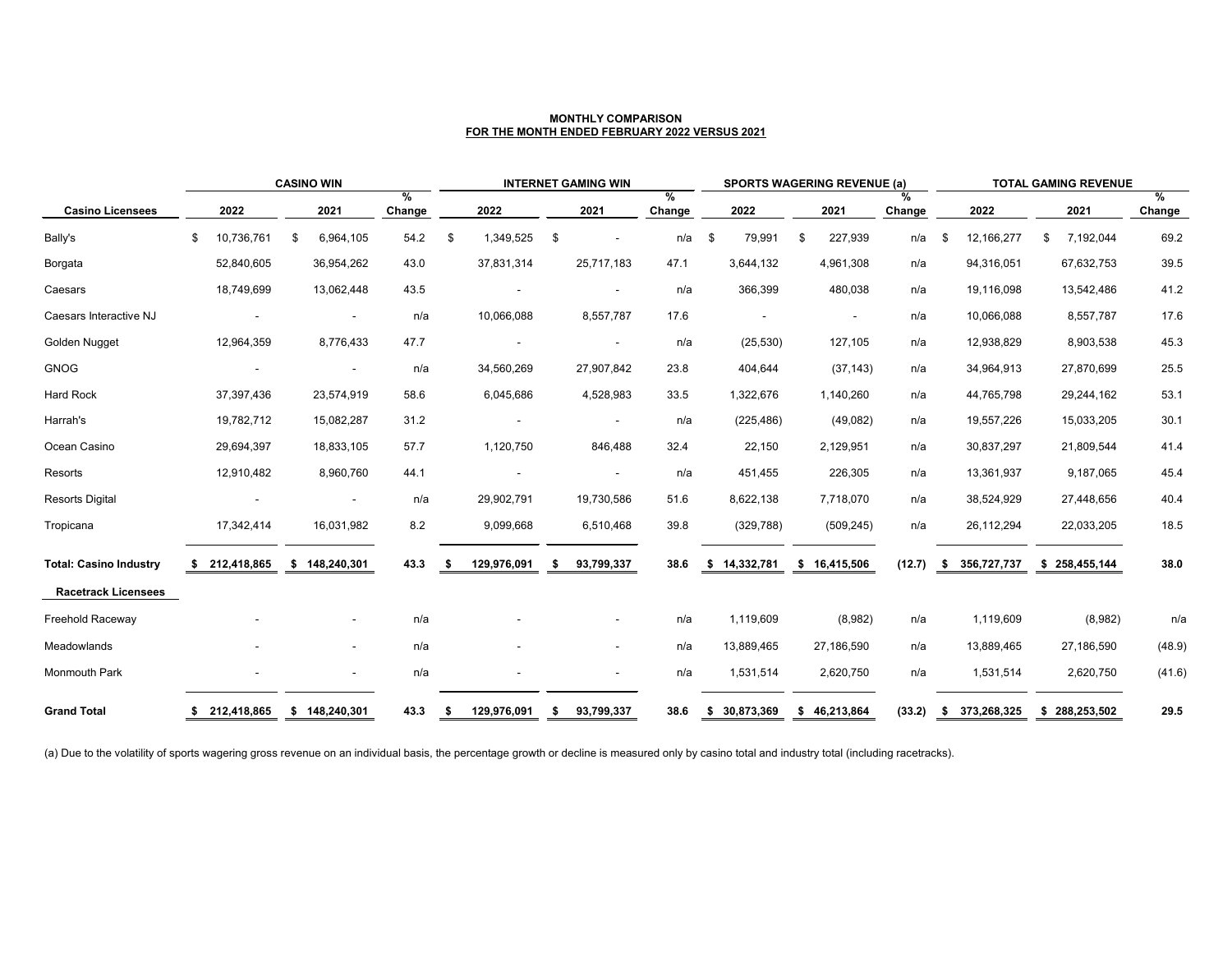|                               |     | <b>CASINO WIN</b> |    |             |                                |     | <b>INTERNET GAMING WIN</b> |                                |                    |    | <b>SPORTS WAGERING REVENUE (a)</b> |                          |                |             | <b>TOTAL GAMING REVENUE</b> |    |             |                       |  |
|-------------------------------|-----|-------------------|----|-------------|--------------------------------|-----|----------------------------|--------------------------------|--------------------|----|------------------------------------|--------------------------|----------------|-------------|-----------------------------|----|-------------|-----------------------|--|
| <b>Casino Licensees</b>       |     | 2022              |    | 2021        | $\frac{0}{0}$<br><b>Change</b> |     | 2022                       | 2021                           | %<br><b>Change</b> |    | 2022                               | 2021                     | $\%$<br>Change |             | 2022                        |    | 2021        | $\%$<br><b>Change</b> |  |
| Bally's                       | \$  | 19,520,377        | \$ | 15,572,214  | 25.4                           | -\$ | 2,553,318                  | \$<br>$\overline{\phantom{a}}$ | n/a                | \$ | 109,191                            | 335,331<br>\$            |                | n/a<br>\$   | 22,182,886                  | \$ | 15,907,545  | 39.4                  |  |
| Borgata                       |     | 101,237,102       |    | 75,198,880  | 34.6                           |     | 76,939,617                 | 54,426,463                     | 41.4               |    | 8,497,165                          | 13,422,093               | n/a            |             | 186,673,884                 |    | 143,047,436 | 30.5                  |  |
| Caesars                       |     | 34,750,309        |    | 28,583,519  | 21.6                           |     | $\overline{\phantom{a}}$   | $\overline{\phantom{a}}$       | n/a                |    | 371,885                            | 1,047,805                | n/a            |             | 35, 122, 194                |    | 29,631,324  | 18.5                  |  |
| Caesars Interactive NJ        |     |                   |    | $\sim$      | n/a                            |     | 20,111,831                 | 15,944,852                     | 26.1               |    |                                    | $\overline{\phantom{a}}$ | n/a            |             | 20,111,831                  |    | 15,944,852  | 26.1                  |  |
| Golden Nugget                 |     | 23,375,492        |    | 18,736,003  | 24.8                           |     | $\sim$                     |                                | n/a                |    | (20, 115)                          | 275,780                  | n/a            |             | 23,355,377                  |    | 19,011,783  | 22.8                  |  |
| <b>GNOG</b>                   |     |                   |    | $\sim$      | n/a                            |     | 71,046,146                 | 59,095,678                     | 20.2               |    | 370,021                            | 139,056                  | n/a            |             | 71,416,167                  |    | 59,234,734  | 20.6                  |  |
| <b>Hard Rock</b>              |     | 72,130,117        |    | 50,196,802  | 43.7                           |     | 12,492,740                 | 10,164,995                     | 22.9               |    | 2,504,452                          | 2,456,351                | n/a            |             | 87,127,309                  |    | 62,818,148  | 38.7                  |  |
| Harrah's                      |     | 37,170,746        |    | 29,758,682  | 24.9                           |     |                            | $\overline{\phantom{a}}$       | n/a                |    | (75, 695)                          | 213,787                  | n/a            |             | 37,095,051                  |    | 29,972,469  | 23.8                  |  |
| Ocean Casino                  |     | 53,836,126        |    | 39,298,663  | 37.0                           |     | 3,028,011                  | 1,817,167                      | 66.6               |    | 393,281                            | 6,695,205                | n/a            |             | 57,257,418                  |    | 47,811,035  | 19.8                  |  |
| Resorts                       |     | 22,160,225        |    | 19,314,071  | 14.7                           |     |                            |                                | n/a                |    | 724,228                            | 447,614                  | n/a            |             | 22,884,453                  |    | 19,761,685  | 15.8                  |  |
| <b>Resorts Digital</b>        |     |                   |    | $\sim$      | n/a                            |     | 62,926,627                 | 42,569,111                     | 47.8               |    | 18,788,829                         | 23,457,716               | n/a            |             | 81,715,456                  |    | 66,026,827  | 23.8                  |  |
| Tropicana                     |     | 31,880,138        |    | 31,592,096  | 0.9                            |     | 18,727,517                 | 13,552,383                     | 38.2               |    | 1,289,259                          | (345, 813)               | n/a            |             | 51,896,914                  |    | 44,798,666  | 15.8                  |  |
| <b>Total: Casino Industry</b> | -SS | 396,060,632       | \$ | 308,250,930 | 28.5                           |     | \$ 267,825,807             | \$197,570,649                  | 35.6               |    | \$32,952,501                       | \$48,144,925             | (31.6)         | $\bullet$   | 696,838,940                 | \$ | 553,966,504 | 25.8                  |  |
| <b>Racetrack Licensees</b>    |     |                   |    |             |                                |     |                            |                                |                    |    |                                    |                          |                |             |                             |    |             |                       |  |
| <b>Freehold Raceway</b>       |     |                   |    | $\sim$      | n/a                            |     |                            | $\sim$                         | n/a                |    | 3,725,097                          | 152,002                  | n/a            |             | 3,725,097                   |    | 152,002     | n/a                   |  |
| Meadowlands                   |     |                   |    | $\sim$      | n/a                            |     | $\overline{\phantom{a}}$   | $\blacksquare$                 | n/a                |    | 52,283,878                         | 73,989,728               | n/a            |             | 52,283,878                  |    | 73,989,728  | n/a                   |  |
| <b>Monmouth Park</b>          |     |                   |    | $\sim$      | n/a                            |     | $\sim$                     | $\sim$                         | n/a                |    | 2,107,795                          | 6,297,486                | n/a            |             | 2,107,795                   |    | 6,297,486   | n/a                   |  |
| <b>Grand Total</b>            | S,  | 396,060,632       | \$ | 308,250,930 | 28.5                           |     | \$ 267,825,807             | \$ 197,570,649                 | 35.6               |    | \$ 91,069,271                      | \$ 128,584,141           |                | $(29.2)$ \$ | 754,955,710 \$              |    | 634,405,720 | 19.0                  |  |

(a) Due to the volatility of sports wagering gross revenue on an individual basis, the percentage growth or decline is measured only by casino total and industry total (including racetracks).

### **YEAR-TO-DATE COMPARISON FOR THE YEAR-TO-DATE ENDED FEBRUARY 2022 VERSUS 2021**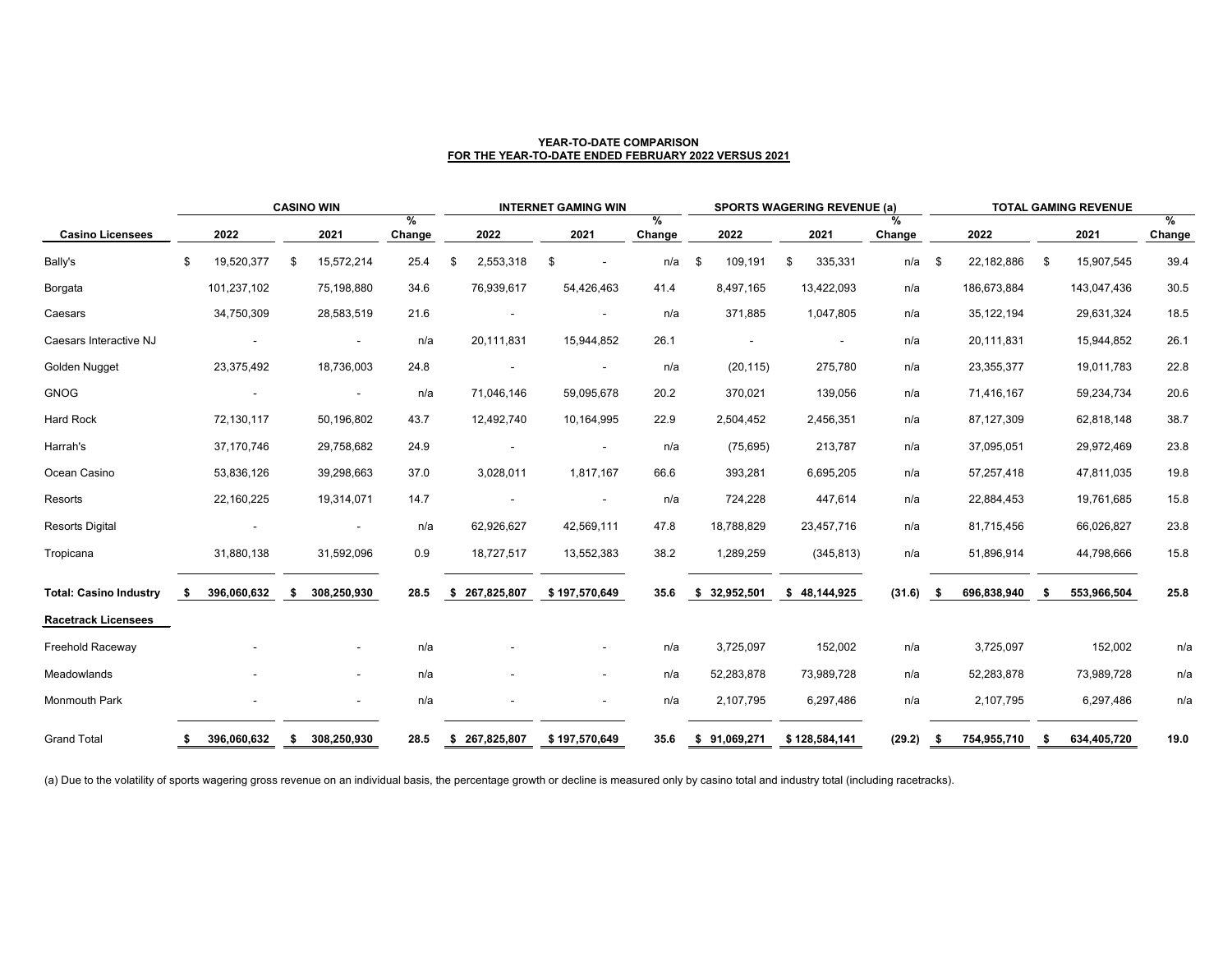## **Gross Revenue Tax, Internet Gross Revenue Tax and Sports Wagering Gross Revenue Tax Information**

|                               |                                   |                             | FOR THE MONTH ENDED FEBRUARY 2022           |                               |                 | FOR THE YEAR-TO-DATE ENDED FEBRUARY 2022 |                                         |                                                    |                               |                 |  |  |  |  |
|-------------------------------|-----------------------------------|-----------------------------|---------------------------------------------|-------------------------------|-----------------|------------------------------------------|-----------------------------------------|----------------------------------------------------|-------------------------------|-----------------|--|--|--|--|
|                               | 8%<br>Gross<br><b>Revenue Tax</b> | 8.5%<br>Sports Wager<br>Tax | 15%<br><b>Internet Gross</b><br>Revenue Tax | 13%<br>Internet<br>Sports Tax | TOTAL (a)       | 8%<br>Gross<br><b>Revenue Tax</b>        | 8.5%<br>Sports Wager<br>T <u>ax (a)</u> | 15%<br><b>Internet Gross</b><br><b>Revenue Tax</b> | 13%<br>Internet<br>Sports Tax | <b>TOTAL</b>    |  |  |  |  |
| Bally's                       | 687,084                           | 6,799                       | 202,429                                     | $\overline{\phantom{a}}$      | 896,312         | 1,217,203                                | 9,281                                   | 391,100                                            |                               | 1,617,584       |  |  |  |  |
| Borgata                       | 3,512,377                         | $\blacksquare$              | 5,697,107                                   | 692,264                       | 9,901,748       | 6,737,580                                | $\overline{\phantom{a}}$                | 11,583,437                                         | 1,659,391                     | 19,980,408      |  |  |  |  |
| Caesars                       | 1,293,840                         | 16,894                      |                                             | 4,322                         | 1,315,056       | 2,354,543                                | 28,806                                  |                                                    | 4,322                         | 2,387,671       |  |  |  |  |
| <b>Caesars Interactive NJ</b> | $\overline{\phantom{a}}$          | $\blacksquare$              | 1,512,625                                   | $\sim$                        | 1,512,625       |                                          | ٠                                       | 3,020,270                                          |                               | 3,020,270       |  |  |  |  |
| Golden Nugget (a)             | 585,971                           | $\overline{\phantom{a}}$    | $\overline{\phantom{0}}$                    | $\overline{\phantom{a}}$      | 585,971         | 957,006                                  | 460                                     |                                                    |                               | 957,466         |  |  |  |  |
| GNOG (a)                      | $\sim$                            | $\sim$                      | 5,194,404                                   | 48,103                        | 5,242,507       |                                          | $\sim$                                  | 10,668,066                                         | 48,103                        | 10,716,169      |  |  |  |  |
| <b>Hard Rock</b>              | 2,542,649                         | 878                         | 906,853                                     | 170,605                       | 3,620,985       | 4,906,775                                | 6,340                                   | 1,873,911                                          | 308,478                       | 7,095,504       |  |  |  |  |
| Harrah's                      | 1,361,434                         | $\blacksquare$              |                                             | $\overline{\phantom{a}}$      | 1,361,434       | 2,547,977                                | 12,736                                  |                                                    | $\blacksquare$                | 2,560,713       |  |  |  |  |
| Ocean Casino                  | 2,088,632                         | $\overline{\phantom{a}}$    | 168,116                                     | 38,207                        | 2,294,955       | 3,746,899                                | 12,047                                  | 454,946                                            | 68,004                        | 4,281,896       |  |  |  |  |
| Resorts                       | 741,237                           | 38,374                      |                                             |                               | 779,611         | 1,147,446                                | 61,560                                  |                                                    |                               | 1,209,006       |  |  |  |  |
| <b>Resorts Digital</b>        | $\sim$                            | $\overline{\phantom{a}}$    | 4,485,419                                   | 1,120,878                     | 5,606,297       |                                          | $\overline{\phantom{a}}$                | 9,448,074                                          | 2,443,554                     | 11,891,628      |  |  |  |  |
| Tropicana                     | 1,156,733                         | 2,341                       | 1,364,951                                   |                               | 2,524,025       | 2,102,059                                | 21,095                                  | 2,809,128                                          | 173,556                       | 5,105,838       |  |  |  |  |
| <b>Casino Total</b>           | \$13,969,957                      | 65,286<br>\$                | \$19,531,904                                | \$2,074,379                   | \$35,641,526    | \$25,717,488                             | 152,325<br>\$                           | \$40,248,932                                       | \$4,705,408                   | \$70,824,153    |  |  |  |  |
| <b>Freehold Raceway</b>       |                                   |                             |                                             | 149,592                       | 149,592         |                                          | 13,703                                  |                                                    | 468,095                       | 481,798         |  |  |  |  |
| Meadowlands                   |                                   |                             | $\sim$                                      | 1,824,632                     | 1,824,632       |                                          | 249,630                                 |                                                    | 6,434,181                     | 6,683,811       |  |  |  |  |
| <b>Monmouth Park</b>          |                                   |                             |                                             | 178,821                       | 178,821         |                                          |                                         |                                                    | 288,474                       | 288,474         |  |  |  |  |
| <b>Racetrack Total</b>        |                                   | \$                          | \$                                          | \$2,153,045                   | 2,153,045<br>\$ | \$                                       | 263,333<br>\$                           | \$                                                 | \$7,190,750                   | 7,454,083<br>\$ |  |  |  |  |
| <b>Grand Total</b>            | \$13,969,957                      | 65,286<br>S.                | \$ 19,531,904                               | \$4,227,424                   | \$37,794,571    | \$25,717,488                             | 415,658<br>\$                           | \$40,248,932                                       | \$11,896,158                  | \$78,278,236    |  |  |  |  |

(a) Total Gross Revenue Taxes reflect: (1) 8% tax on Casino Gross Revenue, (2) 15% tax on Internet gaming gross revenue, (3) 8.5% tax on casino and racetrack sports wagering gross revenue, and (4) 13% tax on casino and racetrack Internet sports wagering gross revenue. Total Gross Revenue Taxes includes the tax impact of eligible promotional gaming credits. Total Gross Revenue Taxes are unaudited and subject to adjustment.